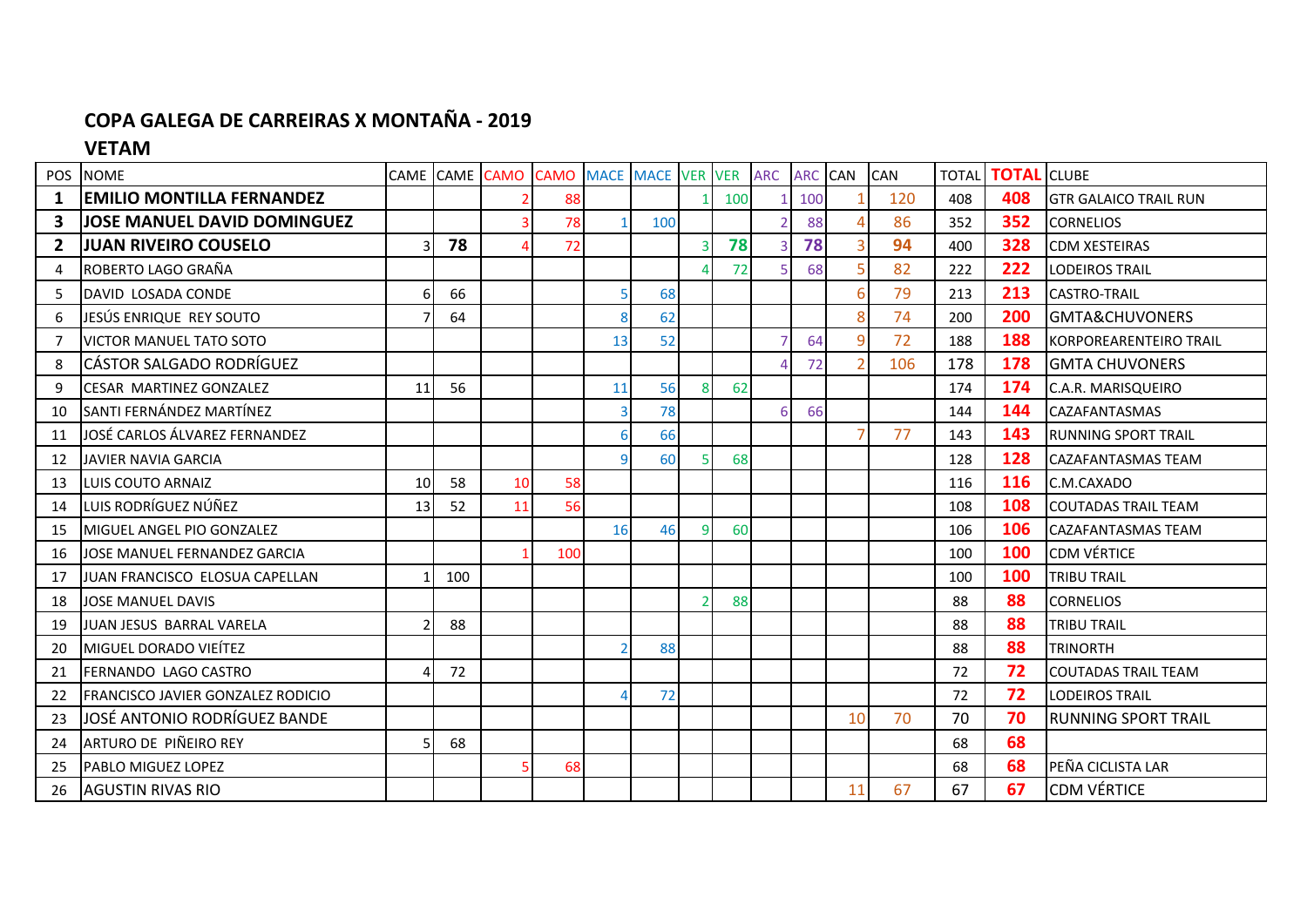| 27 | <b>ANTONIO AGULLO CANDA</b>      |    |    |    | 66 |    |    |                |    |    |  | 66 | 66 | <b>ILA GRAMOLA GTR</b>         |
|----|----------------------------------|----|----|----|----|----|----|----------------|----|----|--|----|----|--------------------------------|
| 28 | DANIEL MARNOTES DOMÍNGUEZ        |    |    |    |    |    |    | 6              | 66 |    |  | 66 | 66 | <b>G CUEVAS NOGUEIRA TRAIL</b> |
| 29 | <b>FELIPE LÓPEZ PÉREZ</b>        |    |    |    | 64 |    |    |                |    |    |  | 64 | 64 | <b>CLUB ATLETISMO SADA</b>     |
| 30 | OLIVIER FERNÁNDEZ TORRES         |    |    |    |    |    |    | $\overline{7}$ | 64 |    |  | 64 | 64 | A.D. JARNACHAS                 |
| 31 | FRANCISCO JAVIER RIVERA MARQUEZ  |    | 62 |    |    |    |    |                |    |    |  | 62 | 62 | <b>IC M FERROL</b>             |
| 32 | LUIS CLODOMIRO MARTINEZ SILVEIRA |    |    |    | 62 |    |    |                |    |    |  | 62 | 62 | <b>CDM VÉRTICE</b>             |
| 33 | <b>RICARDO MONJE GARCIA</b>      |    |    |    |    |    |    |                |    | 62 |  | 62 | 62 | CAMINHANTES DO CONDADO         |
| 34 | CRISTÓBAL GARCÍA GONZÁLEZ        |    |    |    |    |    |    |                |    | 60 |  | 60 | 60 | CAMINHANTES DO CONDADO         |
| 35 | JOSE VALLADARES DE CASO          |    |    |    | 60 |    |    |                |    |    |  | 60 | 60 |                                |
| 36 | TELMO RODRIGUEZ ALONSO           |    | 60 |    |    |    |    |                |    |    |  | 60 | 60 | <b>ICOUTADAS TRAIL TEAM</b>    |
| 37 | UBALDINO VÁZQUEZ MOURELO         |    |    |    |    | 10 | 58 |                |    |    |  | 58 | 58 | <b>CLUB OURENSE ATLETISMO</b>  |
| 38 | JUAN SEBASTIÁN REY PIÑÓN         | 12 | 54 |    |    |    |    |                |    |    |  | 54 | 54 | A D T A PEDROSA                |
| 39 | <b>OSCAR VAZQUEZ LOPEZ</b>       |    |    | 12 | 54 |    |    |                |    |    |  | 54 | 54 | <b>CLUB MONTE PENARRUBIA</b>   |
| 40 | PABLO FEIJOO LOUREIRO            |    |    |    |    | 12 | 54 |                |    |    |  | 54 | 54 | GMTA&CHUVONERS                 |
| 41 | BERNARDO VILLASENIN ALMUIÑA      |    |    |    |    | 14 | 50 |                |    |    |  | 50 | 50 |                                |
| 42 | DIEGO ROJO GARRIDO               | 14 | 50 |    |    |    |    |                |    |    |  | 50 | 50 | <b>CDM VÉRTICE</b>             |
| 43 | <b>ROBERTO ARAUJO CAMBESES</b>   |    |    |    |    | 15 | 48 |                |    |    |  | 48 | 48 | <b>CASTRO-TRAIL</b>            |
| 44 | <b>CARLOS MARTINEZ CABALEIRO</b> |    |    |    |    | 17 | 44 |                |    |    |  | 44 | 44 | C CAMINHANTES DO CONDADO       |
| 45 | MANUEL ROLÁN DÍAZ                |    |    |    |    | 18 | 42 |                |    |    |  | 42 | 42 | GMTA&CHUVONERS                 |